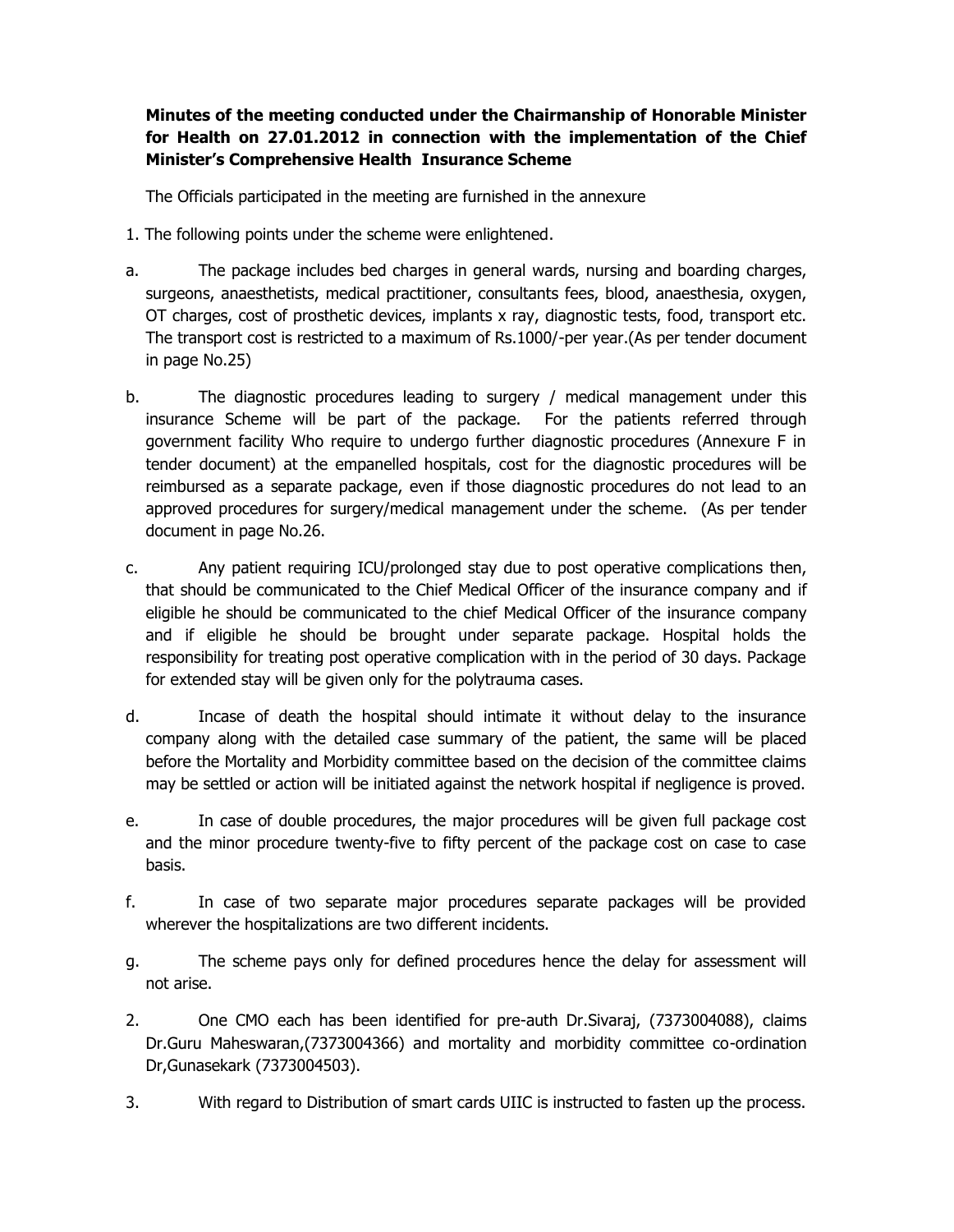4. The complaints received from public, hospitals shall be placed for decision of a District Monitoring and Grievance Committee at District level headed by the District Collector, having the Dean/medical superintendent of the medical college, Joint Director of Medical and Rural Health Services Department, Deputy Director of Health Services and the representative of the public Sector Insurance Company as members and Special Deputy Collector (SSS) as member Secretary.

Any grievances and appeal against the decision of the District Monitoring and Grievance Committee may be preferred to the state Monitoring and Grievance Committee consisting of the project Director, Tamil Nadu Health Systems Society, as Chairperson, and having the Director of Medical Education, Director of Medical and Rural Health Services, Director of public Health and official representative nominated by the successful bidder as member. The decision of the committee is final. (As per tender document page 39 & 40)

- 5. The rates for most of the implants have been worked out and suggested to all the networking hospitals. It will be expandend of need basis.
- 6. All Govt Hospitals should have a separate Insurance ward for the CMCHIS scheme. The space for the insurance ward should be identified by the Govt. Hospital Dean / JDHS the infrastructure required will be organized by the UIIC on reimbursement basis.
- 7. 56 procedures are reserved for the Govt Hospitals and those procedures should be done only in Govt Hospitals. The Health Minister suggested to de-reserve Bone fracture as per procedure in view of public suffering. The 100% of amount for each procedure done will be given to the hospitals of which, 15%- is for the operating Team (Doctors/staff nurses.) 60%-Consumables 25% - Head of the Department. (for Infrastructure improvement)
- 8. All Govt hospitals are provided with a liaison officer to facilitate admission, treatment, cashless transaction and also help hospitals in pre-authorization and follow up. All the hospitals should ensure the availability of computers & broadband connections for online preauthorization claim processing, etc.
- 9. A Separate Account should be opened in all the Govt Hospitals with two signatories for cash transaction pertaining to this scheme in any Nationalized Bank and details to be communicated to The Project manager, (CMCHIS), Om Sakthi Towers,226. Kilpauk Garden Road, Kilpauk,Chennai-10. Similarly in Medical colleges, separate bank account should be created in each department with two signatories one should be HOD and other person should be in the same department preferably senior most professor and communicated to the Insurance Company as above.
- 10. The Dean/JDHS should appoint one person as a nodal officer for the scheme.
- 11. The Manpower like housekeeping for the insurance ward should be identified by the respective Dean/JDHS of the respective hospitals on a contractual basis.
- 12. Health camps should be conducted by all the empanelled hospitals on monthly basis Including Government Hospitals.
- 13. 23 diagnostic procedures should be done only if there is a referral slip from the